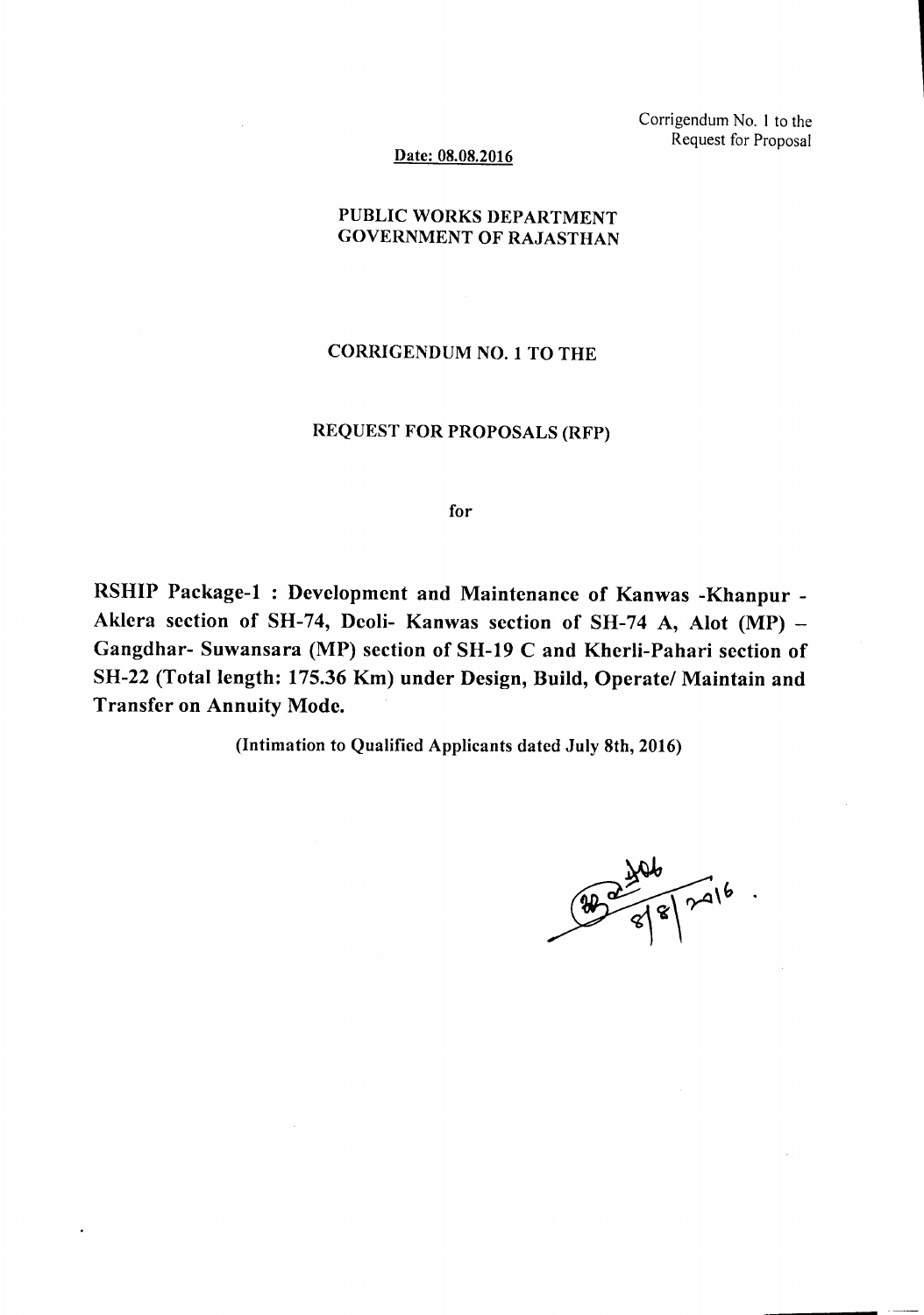# The following is the modification to the RFP for RSHIP Package-1. Additions are indicated underlined and deletions are indicated strikethrough.

| S. No.       | Clause No. |                                                                                                                                                                                                                                                                                                                                                                                                                                                                                                                                                                                                                                                                                                                                                                                                                                                                                        |
|--------------|------------|----------------------------------------------------------------------------------------------------------------------------------------------------------------------------------------------------------------------------------------------------------------------------------------------------------------------------------------------------------------------------------------------------------------------------------------------------------------------------------------------------------------------------------------------------------------------------------------------------------------------------------------------------------------------------------------------------------------------------------------------------------------------------------------------------------------------------------------------------------------------------------------|
|              | 2.16.1     | Provision of the Request for Proposal<br>Notwithstanding anything contained in this RFP, the Authority reserves<br>the right to reject any Bid and to annul the Bidding Process and reject-<br>all Bids at any time without any liability or any obligation for such-<br>acceptance, rejection or annulment, and without assigning any reasons-<br>therefor. In the event that the Authority rejects or annuls all the Bids, it-<br>may, in its discretion, invite all eligible Qualified Applicants to submit-<br>fresh Bids hereunder. The Authority reserves the right to accept or<br>reject any bid, and to annul the bidding process and reject all bids at any<br>time prior to contract award, without thereby incurring any liability to<br>Bidders. In case of annulment, all bids submitted and specifically, bid<br>securities, shall be promptly returned to the Bidders. |
| $\mathbf{2}$ | 3.3.3      | In case such Lowest Evaluated Qualified Applicant withdraws or is not<br>selected for any reason, the Authority may award the Project to the<br>substantially responsive Qualified Applicant quoting the second lowest<br>Project Cost, subject to prior ADB approval. The Authority shall, in its<br>discretion, also be entitled to either invite fresh Bids from the remaining<br>Qualified Applicants or annul the Bidding Process.                                                                                                                                                                                                                                                                                                                                                                                                                                                |

Anoop Kulshreshtha) Addl. Chief Engineer (PPP)<br>PWD Rajasthan, Jaipur